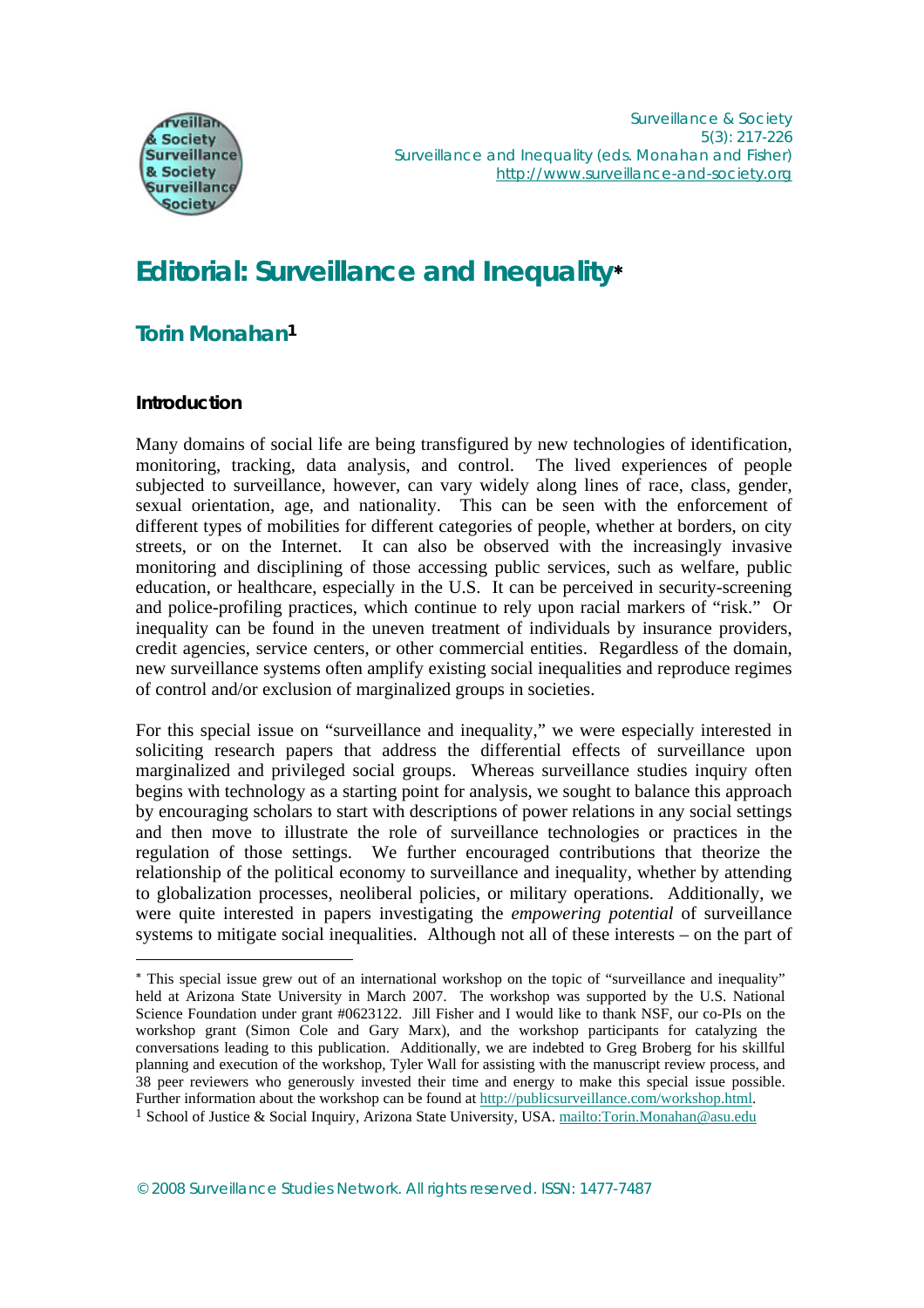the guest editors – find representation in the articles selected for publication, each of the articles do attend in some explicit way to the messy intersection of surveillance practices and social inequalities.

#### **Conceptual Overview**

As a starting point for this line of inquiry, we draw upon theoretical insights from the field of science and technology studies (STS) to problematize the relationships among technological systems, design processes, and social relations. First, we understand technologies as being socially constructed, meaning that they are inherently social creations that cannot be separated from their contexts of design or use (Bijker, Hughes, & Pinch, 1987; Bijker & Law, 1992). Instead of being exogenous tools that can be discretely applied to social problems, technologies are thoroughly embedded in social practices, institutions, and materialities (Pfaffenberger, 1992; Bowker & Star, 1999; Monahan, 2005). As such, while there are definite constraints upon technological possibilities, neither technological designs nor uses are ever predetermined, evolutionary, or obvious. This is an important point for the study of surveillance because – at least in popular representations – surveillance systems are presented as being inevitable developments that may threaten to impinge upon individual privacy but are nonetheless seen as necessary tools, on some level, for providing security (Monahan, 2006b). Instead of taking such "truths" as given, our social constructivist perspective starts with the assumption that all technologies are contingent and their meanings indeterminate, or at least under-determined, necessitating empirical analysis to interrogate surveillance technologies in specific social contexts.

Building upon the work of Langdon Winner (1986) and others (e.g., Hess, 1995; Sclove, 1995; Lessig, 1999), we add to this constructivist framework a recognition of the politics of technologies. By saying that technologies possess a political dimension, we mean that power relations are engendered by them, that much like legislation they are productive of certain social and normative orders. Surveillance technologies, therefore, possess degrees of agency such that they do not simply uncover pre-existing truths but actively contribute to the creation of certain truth regimes (whether about innocence or guilt, trustworthiness or suspiciousness, value or liability, etc.). We perceive technologies not as neutral tools, but instead as agents or as social structures in their own right. This should not be read as technological determinism. Technologies are negotiated and appropriated on a daily basis, and their meanings and political forces are in constant flux. Just as with other formal and informal social norms, however, technologies are repeatedly tested and sanctions are imposed upon those who transgress the norms asserted by them.

Stephen Graham and Simon Marvin (2001: 5) present a compelling example of this with the case of a woman who was hit and killed when crossing a highway to get to work at a mall on the periphery of Buffalo, New York. Because the mall was designed to cater to relatively affluent shoppers and not lower-income employees, the public bus that this woman relied upon to commute to work did not go all the way to the mall, which compelled the woman to try to cross a highway that was obviously not intended for pedestrian activity. In this case, the politics of the highway – coupled with the

*Surveillance & Society* 5(3) 218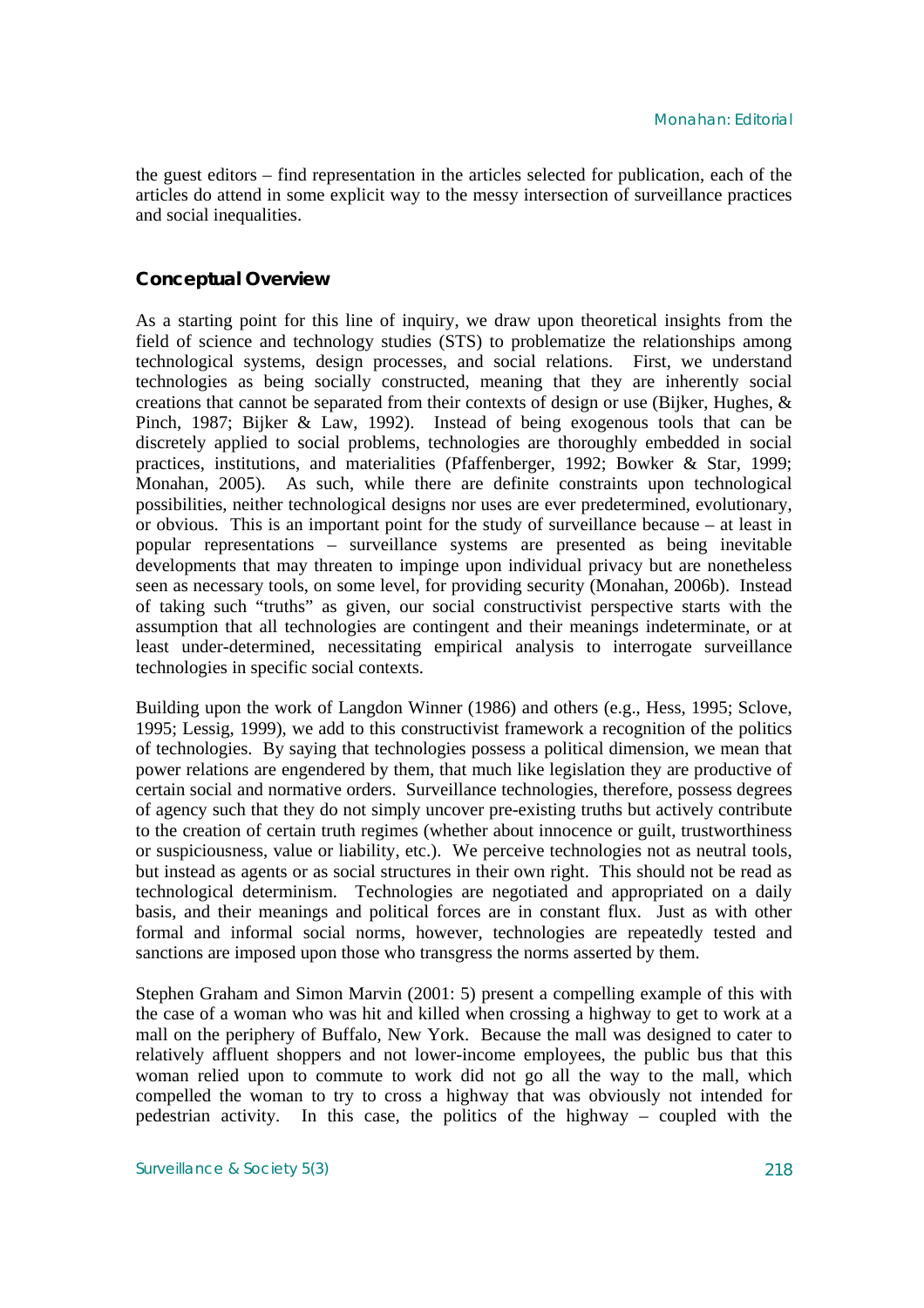exclusionary neoliberal logics of the mall and public transportation system – actively and violently discriminated against this woman, causing her death. Recognizing this "politics" does not confine one to a belief in technological determinism. After all, it is highly likely that this woman successfully defied those politics on many previous occasions. Instead, focusing on the politics of technologies enriches analysis in a more empirically accurate way because it affords necessary attention to the oftentimes unequal social ramifications and restrictions introduced by sociotechnical systems.

Neoliberalism is the contemporary ideological and political context within which the articles in this special issue are situated. By the term neoliberalism, we refer to the privatization of public programs and spaces, the re-scripting of citizens as consumers, and the corresponding increase in social control mechanisms, especially for those who do not neatly fit into the category of consumer-citizen (Monahan, 2006a; Monahan & Wall, 2007; Fisher, forthcoming). Surveillance often operates as a mechanism for the management and exclusion of individuals within neoliberal regimes. This can be detected with increases in the surveillance and control of those accessing public services (Campbell, 2006; Eubanks, 2006; Gilliom, 2001; Willse, in this issue); of refugees, immigrants, and other vulnerable populations crossing borders (van der Ploeg, 2005; Pallitto, in this issue; Wiebe, in this issue); of homeless people seeking shelter within public spaces that are being transformed into commercial or tourist zones (Doherty et al., in this issue; Kanashiro, in this issue); or of elderly or young populations who are constructed as being vulnerable (or dangerous, especially in the case of urban youth) and in need of technical systems of protection or intervention (Kupchik & Monahan, 2006; Monahan, 2006c; Kenner, in this issue). Rather than seeing contemporary surveillance systems as providing security or threatening individual privacy, it may be more accurate and productive to view them as actualizing a micropolitics of social control within increasingly privatized and individualized public domains.

Surveillance studies scholars have been grappling with issues of inequality for some time. Research on closed circuit television (CCTV) surveillance has led the way by documenting the tendency of control room operators to single out black people for tracking or women for voyeurism or harassment (Norris & Armstrong, 1999; Koskela, 2000, 2002; Goold, 2004). Recently, the robust concept of *social sorting* has been developed to analyze the unequal deployment and effects of surveillance systems (Lyon, 2003, 2007). Social sorting indicates the tendency for surveillance systems to operate as mechanisms for societal differentiation. In other words, surveillance systems assist with discerning or actively constructing differences among populations and then regulating those populations according to their assigned status (Gandy, 2006; Haggerty & Ericson,  $2006$ )<sup>2</sup> Most often, social sorting refers to the differential application of the *same* surveillance apparatuses. For example, through the use of preferred shopper programs, some people are given discounts while others are not; through the use of real-time systems for the regulation of automobile traffic, people who can afford to pay higher rates may stay on toll roads while others are forced to leave; through the use of packet-routing hardware and software, preferred Internet users may have access to greater bandwidth than others; and so on. An interesting dimension of social sorting is that it is often

 $\ddot{ }$ 

<sup>2</sup> In his classic text, *The Panoptic Sort*, Oscar Gandy (1993) identified early on the discriminatory valence of surveillance-based sorting.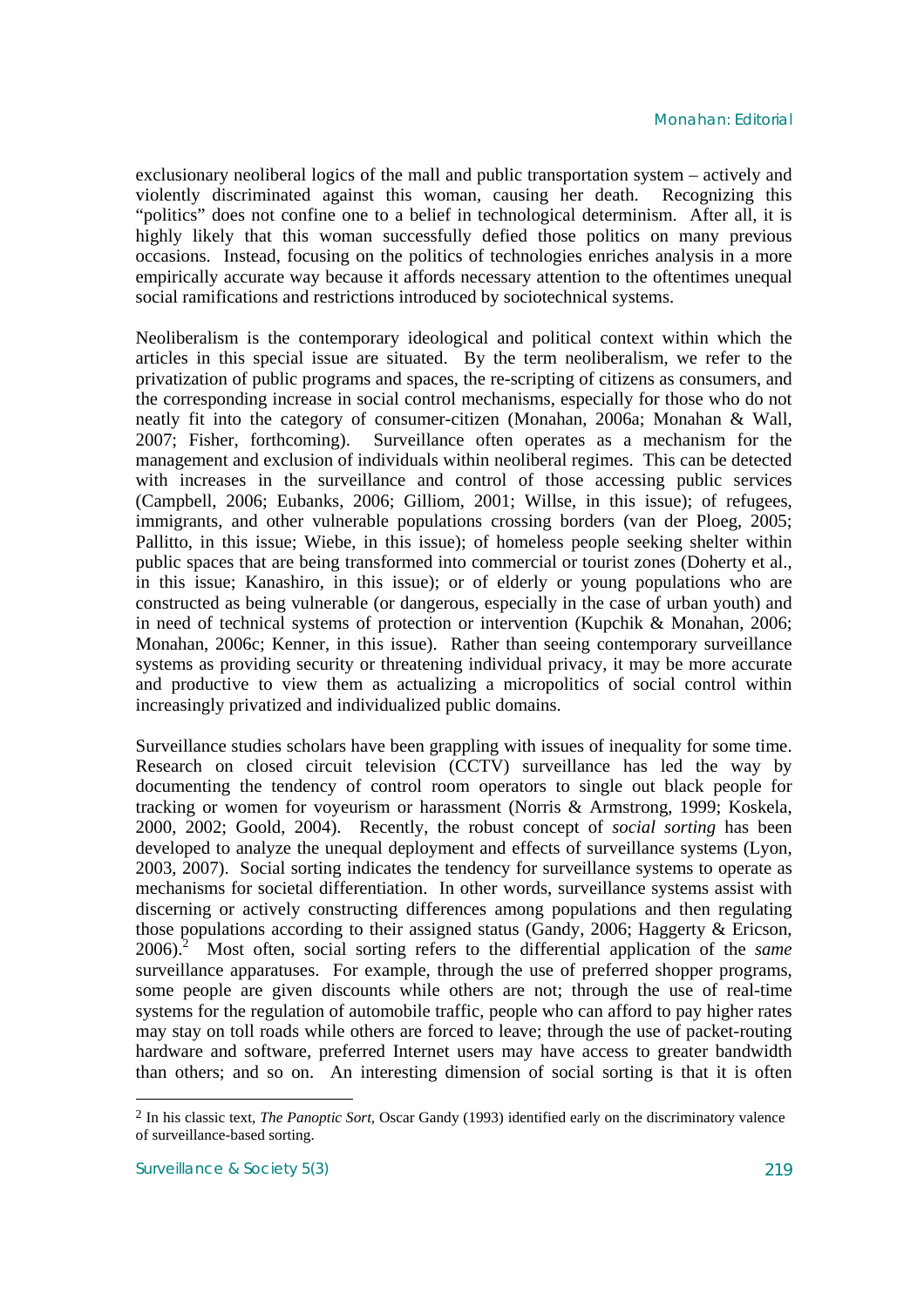invisible (Lyon, 2001; Marx, 2002), leading to a normalization of differential access, mobility, and treatment.

Another articulation of differential surveillance is what we call *marginalizing surveillance*. By this term, we refer to the creation or enforcement of conditions of marginality through the application of *different* surveillance systems for different populations. So whereas the relatively affluent may submit to all kinds of market research surveillance, people accessing social services such as welfare or food stamps submit to completely different electronic systems that facilitate the invasive scrutiny of their purchases and discipline of their behavior (Gilliom, 2001; Eubanks, 2006). Similarly, although most workplaces now monitor employees and their communications in some fashion (Ball, 2001; EPIC, 2007), invasive drug-testing and real-time location tracking is reserved largely for workers with the lowest status and income levels (Staples, 2000; Campbell, 2004; Fisher, 2006; Lyon, 2006).<sup>3</sup> Clearly, *social sorting* can have marginalizing effects, and *marginalizing surveillance* can lead to the unequal and unfair sorting of populations. Nonetheless, it is analytically important to realize that the socalled democratization of surveillance – whereby everyone is now said to be exposed to rampant surveillance – is deeply encoded with inequalities in the application, effects, *and* types of surveillance occurring.

Some may feel that a focus on inequality requires justification. Although the discipline of sociology – and arguably the social sciences more generally – emerged in the nineteenth and early twentieth centuries out of a direct concern for the social inequalities catalyzed by industrialization, the post-World War II scientistic transformation of the social sciences has had a conservative effect on research, subsequently marginalizing explicitly progressive or "interested" research programs (Restivo, 1988; Hess, 1997). As Mary Romero and Eric Margolis explain, in the mid-twentieth century, "American sociologists vigorously attempted to reduce the issues of inequality to social stratification; and then they sought to demonstrate the inevitability – in fact, the benefits – of stratification in any advanced technological social system" (Romero & Margolis, 2005: 1).

Whereas the concept of stratification may subtly normalize, because it fails to challenge, a mythical belief in meritocracy in capitalist societies, the more recent scholarly turn to analyses of power (in critical race theory, gender studies, postcolonial studies, science and technology studies, etc.) refocuses attention on ascribed social status, conflict, and discrimination. It is important to note that the all-to-common knee-jerk reaction to dismiss normative research as "activist," "political," or "biased" betrays a belief that other, differently-engaged research is somehow neutral and apolitical; it betrays a fallacious assumption, in other words, that value-free or neutral research is possible in the first place (Hubbard, 1988; Harding, 1991). $<sup>4</sup>$ </sup>

 $\ddot{ }$ 

<sup>&</sup>lt;sup>3</sup> Exceptions might include drug testing of airline pilots or tracking of emergency rescue workers, but the numbers of these employees are relatively small compared to those of employees in low-wage service sector jobs, for instance.

<sup>4</sup> We should flag the fact that this assumption effectively insulates and supports the status quo of existing funding priorities, which disproportionately serve military and industry interests over social or environmental ones.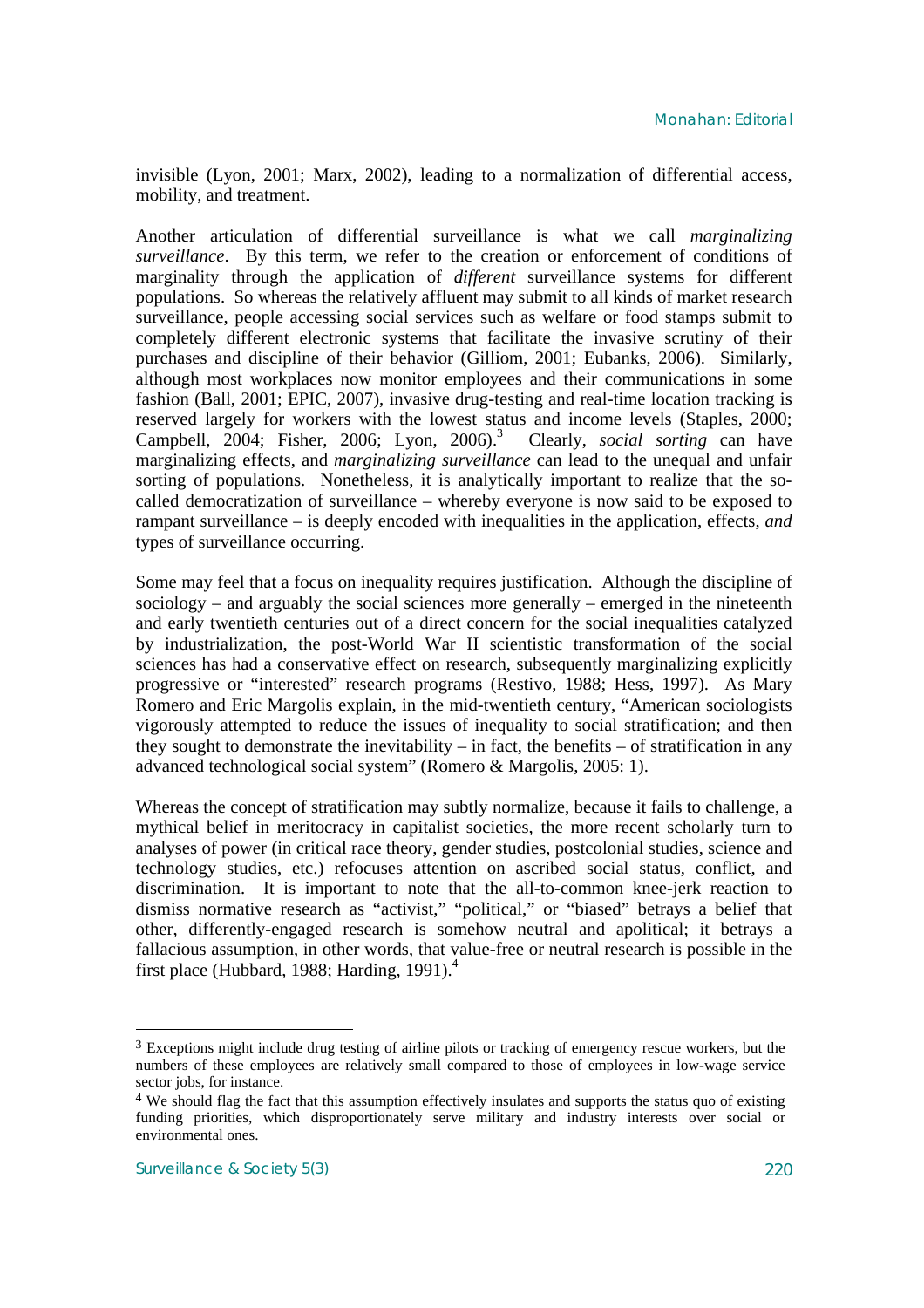Through empirical research, researchers in the field of science and technology studies have persuasively destabilized myths about the objectivity and neutrality of scientific knowledge and practice (see for example Knorr-Cetina & Mulkay, 1983; Pickering, 1992; Latour & Woolgar, 1986; Fortun & Bernstein, 1998; Cole, 2001). Still, in spite of widespread agreement in STS about the social construction of science, a rift remains between socially engaged and socially disengaged scholars. Proposals for a "reconstructivist agenda" in STS offer a fruitful way for bridging this divide, primarily by redirecting attention to the political problem of "undone science" and calling for progressively oriented research into areas like alternative health, green chemistry, ecological sustainability, multimodal transportation, and so on (Woodhouse et al., 2002; Hess, 2007). Research on "enabling" or "empowering" surveillance would fit well within this frame (Koskela, 2004; Murakami Wood, 2007). In this reconstructivist vein, scholars less interested in advocacy could pursue questions about why certain research programs flourish while others dwindle, and others could identify specific areas of undone science most likely to solve pressing social problems. Or, as is the aim of this special issue, one can intentionally target research areas that reveal social tensions or needs, and in the process of rigorous investigation, advance knowledge in ways that could open up possibilities for intervention. Such an approach could be seen as an intervention in its own right because it alters the field of inquiry, contributes to the empirical record, and invites others to critique, discuss, and advance collective understandings of inequality, power, and knowledge.

#### **Overview of the Special Issue**

The articles in this issue begin with Craig Willse's critical investigation of information systems for the management and control of homeless populations in the U.S. The classificatory scheme generated and enforced by these systems does not simply discipline bodies but rather produces a biopolitical regime for the abstract control of populations. Homeless shelters transform themselves into data collection agencies to ensure access to federal funds, and homeless people submit to the conversion of their lived experiences into abstract "universal data elements" in exchange for minimal access to the services they require for survival. Through analysis of his rich data about homeless management information systems, Willse extends the conversation about social sorting by emphasizing the need to move beyond individuals or individual privacy as the units of analysis: "The consequence, then, of surveillance studies remaining at a disciplinary register is not that its analysis is wrong, but that it can't fully account for the productive operations of power at play when it assumes an individual subject as the object of intervention" (Willse, in this issue). This has implications, as well, for rethinking the utility and politics of concepts in widespread use in surveillance studies, such that of the "data double" (Haggerty & Ericson, 2000), which Willse reads as lingering too close to individual subjects to account for biopolitical operations of power beyond disciplinary frames of reference that have gained hegemony in the field.

Alison Kenner's article, "Securing the Elderly Body," tackles the problematics of surveillance systems for care of the elderly, especially of those with dementia, in the U.S. Because many of the systems under development are spin-offs from security industries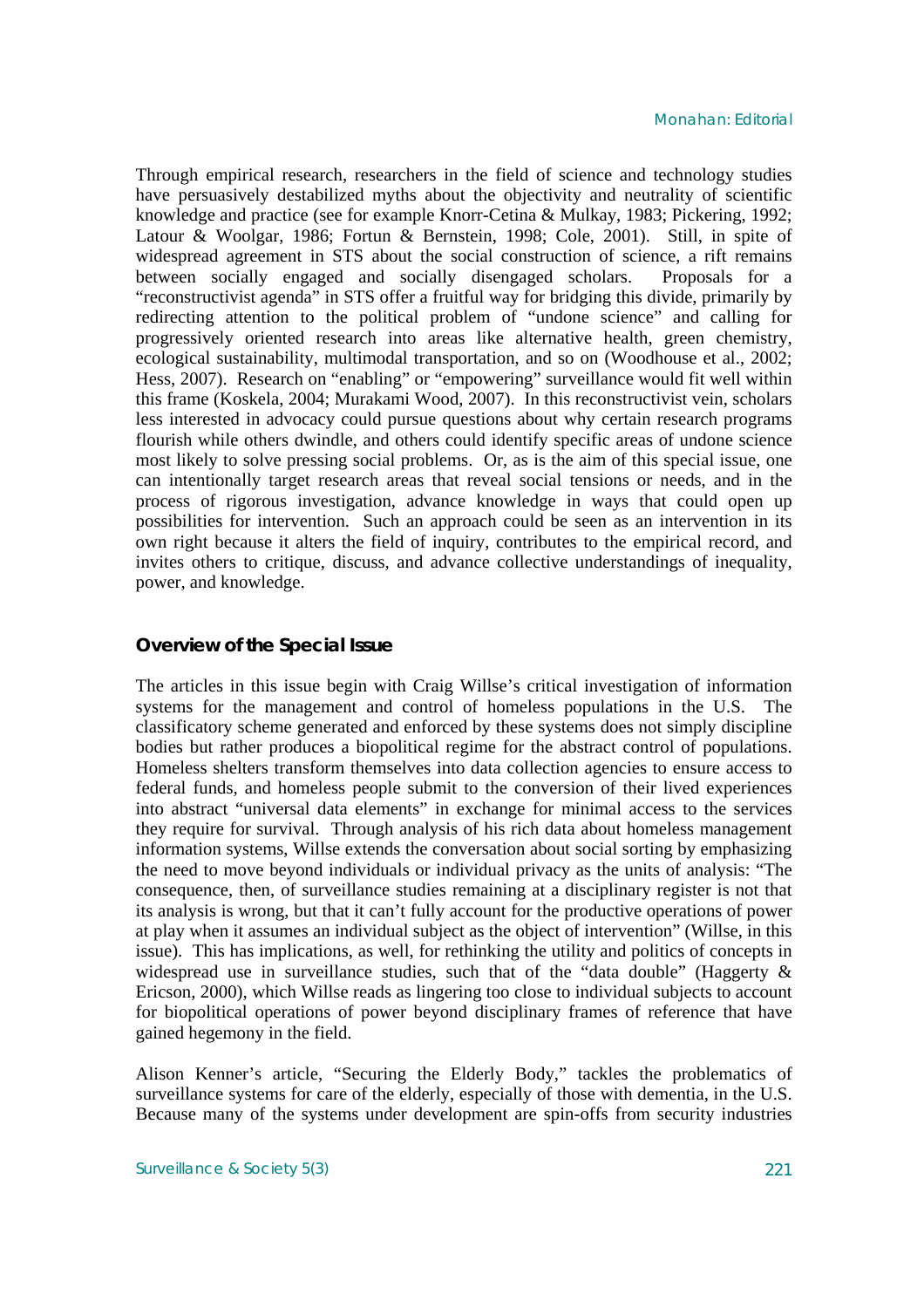and/or are designed with the interests of caregivers rather than the elderly in mind, they threaten to reduce the autonomy of the elderly rather than empower them to "age in place." Kenner explains:

These surveillance systems for the elderly go further than simply tracking, recording, and transmitting data on the movement of bodies. Beyond helping to diagnose and understand behavioral patterns, these surveillance systems are being deployed to *control* and *manage* elderly people with dementia while they age in place. (Kenner, in this issue).

Given inadequate social and institutional care options for elderly people, such systems are quickly gaining support in care-giving communities, but the long-term implications of their use are little understood. Kenner argues that such systems will probably do little to disrupt rampant ageism in American society or to contest the structural conditions that contribute to the vulnerability of the elderly in the first place.

Marta Kanashiro's article, "Surveillance cameras in Brazil," offers what is perhaps the first sustained, empirical treatment of surveillance and security regimes in that country. Drawing upon legal documents and ethnographic fieldwork, she paints a vivid picture of the gradual securitization of public life and public space, particularly in São Paulo. The escalation of privatized security corresponds with the decline of the military dictatorship in Brazil in the early to mid-1980s. Kanashiro relates: "It is only after the opening up to democracy that discourses on the inefficiency of the State in providing public security, as well as public feelings of fear and insecurity and increasing violence and crime, could become arguments for the use of [surveillance] cameras" (Kanashiro, in this issue). Security is transformed in this context into a commodity for purchase, for those who can afford it; meanwhile. surveillance cameras become illicit goods smuggled into the country and sold on the black market in order for people to avoid mandatory import taxes. Through analysis of the deployment of cameras in São Paulo's *Parque da Luz* in 1999, Kanashiro reveals how the surveillance system is used for the exclusion of non-consumers and the gentrification of the area, further marginalizing the most needy and insecure populations. Kanashiro comments on the normalizing politics of these systems: "in spite of the introjection of the idea of visibility, it is actually the invisibility of the individual which is promoted in the flow of passers-by. A person's attitudes are only under discussion when he/she does something that stands out from this flow" (Kanashiro, in this issue).

Joe Doherty and colleagues echo this theme of socio-spatial exclusion in their remarkable comparative analysis of the regulation of homelessness in seven European cities. They similarly find the rescripting of public spaces for the support of consumptive activities and the exclusion of those who deviate from that norm. Although these researchers find significant cultural variation in the regulation of homelessness, they perceive a trend toward *softer* mechanisms of discipline, such that "[r]estricted access to public space for homeless people is then rarely absolute, more commonly it is conditional, for example, on time of day or intended activity" (Doherty et al., in this issue), It is through the reclassifying of public spaces as spaces of consumption that even countries offering the most legal rights for the homeless are shutting down spaces for the homeless to meet their basic needs. Germany offers a perfect example of this because even though "prohibitions

*Surveillance & Society* 5(3) 222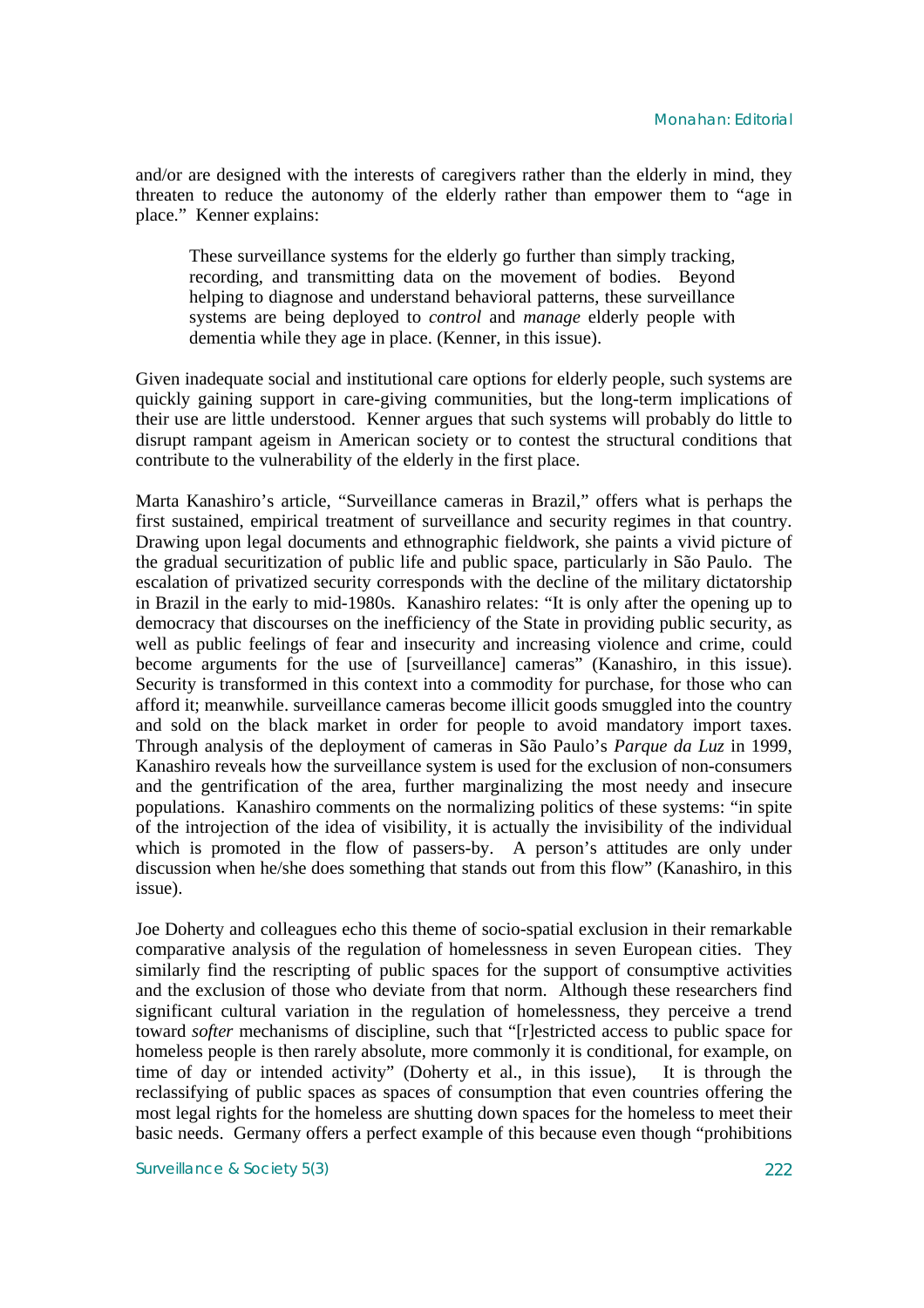against begging are regarded as 'unconstitutional' and 'legally invalid'" (Doherty et al., in this issue), the introduction of stores into train stations has the effect of re-classifying such spaces as quasi-public or private, thereby justifying the removal of homeless people. Such changes threaten the freedom and lives of the homeless, while attenuating the multiplicity and diversity of public space for everyone.

Robert Pallitto and Josiah Heyman's article, "Theorizing Cross-Border Mobility," focuses on layered inequalities produced by technological practices at U.S. border zones. Rather than being geographically discreet, border inspections have proliferated throughout space, most obviously linked to and co-located with transportation systems. According to Pallitto and Heyman, the inequalities associated with "the securitization of movement" manifest in three overlapping dimensions: inequalities of *rights*, *risk*, and *movement*. First, although there exist "procedural" rights affording protections for all people crossing borders, whether citizens or non-citizens, these are effectively suspended in practice, especially for non-citizens. Second, classifications of "risk" tend to discriminate against supposedly higher-risk individuals by subjecting them to greater scrutiny, thereby increasing the probability that more violations will be found for so-called risky groups because – in part – they are being disproportionately singled out. In other words, risk classifications have a way of becoming self-fulfilling prophecies. Third, social sorting at border inspection locations allows for the fast-tracking and slow-tracking of people in ways that may codify and reproduce class, race, sex, and other biases. This then threatens to ramify negatively back upon subject positions in their constant process of reconstitution: "subjectivity, however conceptualized, is often shaped, negotiated and contested at border-crossing sites, and as a result it is important to consider those processes as we begin to theorize cross-border mobilities" (Pallitto and Heyman, in this issue).

This special issue on surveillance and inequality concludes with a short opinion piece by Sarah Wiebe about state screening processes for individuals desiring Canadian citizenship. She explains that criteria focusing on potential citizens' threat to public health or drain upon health services effectively discriminates against those seen as less productive and therefore less valuable to the country. As a result, biases are embedded in official policies, leading to the unequal classification and subsequent treatment of individuals.

We invite other researchers to engage these provocative pieces and continue investigation into differential surveillance in all its forms.

#### **References**

- Ball, K. (2001) Situating Workplace Surveillance: Ethics and Computer Based Performance Monitoring. *Ethics and Information Technology* 3 (3):209-221.
- Bijker, W. E., Thomas Hughes, and Trevor Pinch, ed. (1987) *The Social Construction of Technological Systems: New Directions in the Sociology and History of Technology*. Cambridge, MA: The MIT Press.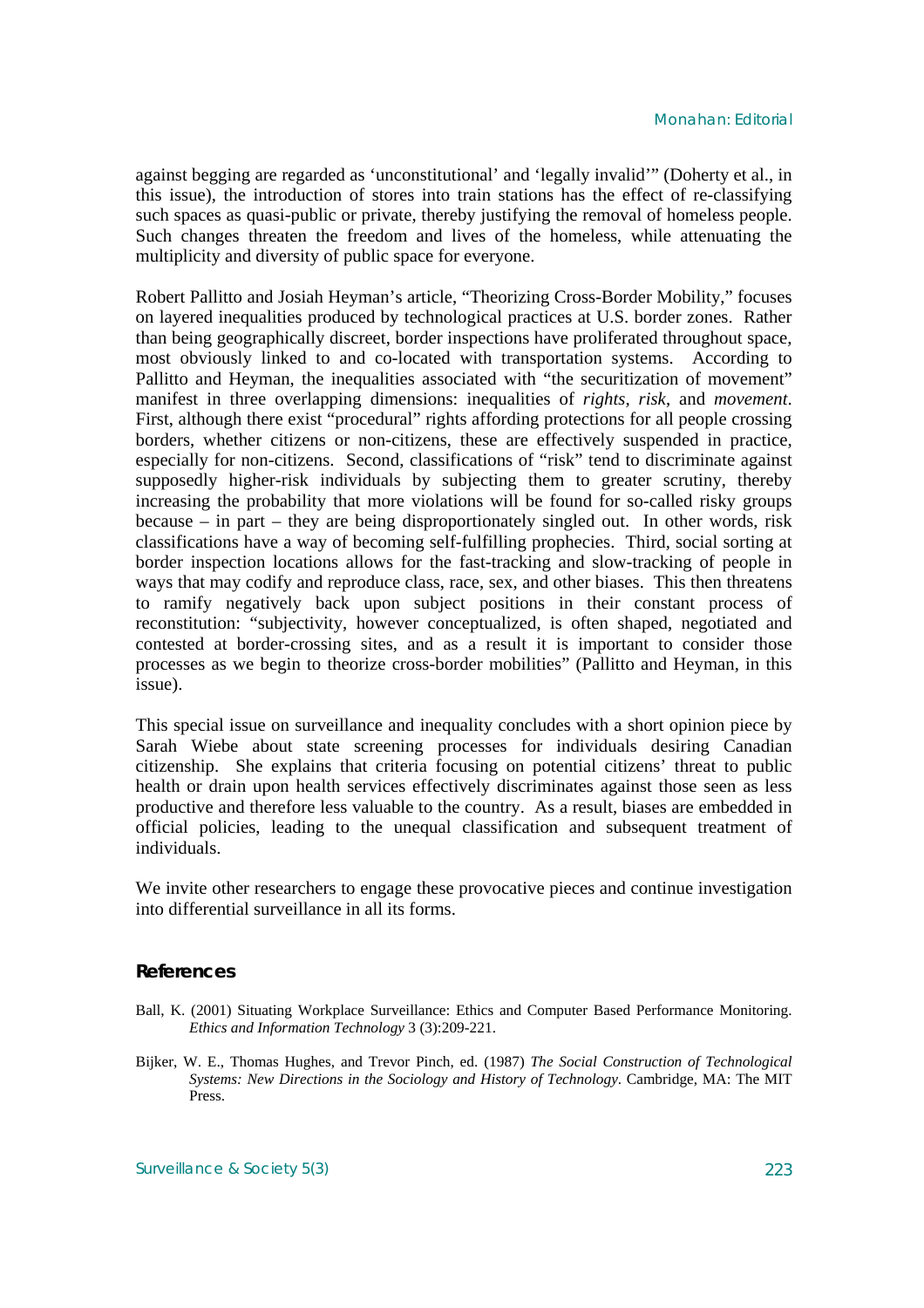- Bijker, W. E., and J. Law. (1992) *Shaping Technology / Building Society: Studies in Sociotechnical Change*. Edited by C. Bijker, and Pinch, *Inside Technology*. Cambridge, MA: MIT Press.
- Bowker, G. C., and Susan Leigh Star. (1999) *Sorting Things Out: Classification and Its Consequences*. Cambridge, MA: MIT Press.
- Campbell, N.D. (2004) Technologies of Suspicion: Coercion and Compassion in Post-disciplinary Surveillance Regimes. *Surveillance & Society* 2 (1):78-92.
- Campbell, N.D. (2006) Everyday Insecurities: The Micro-behavioral Politics of Intrusive Surveillance. In T. Monahan (ed.) *Surveillance and Security: Technological Politics and Power in Everyday Life*. New York: Routledge, 57-75.
- Cole, S. A. (2001) *Suspect Identities: A History of Fingerprinting and Criminal Identification*. Cambridge, MA: Harvard University Press.
- EPIC (Electronic Privacy Information Center). (2007) *Workplace Privacy* [Web site, cited January 2008]. Available from [http://epic.org/privacy/workplace/.](http://epic.org/privacy/workplace/)
- Eubanks, V. (2006) Technologies of Citizenship: Surveillance and Political Learning in the Welfare System. In T. Monahan (ed.) *Surveillance and Security: Technological Politics and Power in Everyday Life*. New York: Routledge, 89-107.
- Fisher, J. A. (2006) Indoor Positioning and Digital Management: Emerging Surveillance Regimes in Hospitals. In T. Monahan (ed.) *Surveillance and Security: Technological Politics and Power in Everyday Life*. New York: Routledge, 77-88.
- Fisher, J. A. (forthcoming) *Medical Research for Hire: The Political Economy of Pharmaceutical Clinical Trials*. New Brunswick, N.J: Rutgers University Press.
- Fortun, M., and H. J. Bernstein. (1998) *Muddling Through: Pursuing Science and Truths in the 21st Century*. Washington, DC: Counterpoint.
- Gandy Jr., O. H. (1993) *The Panoptic Sort: A Political Economy of Personal Information*. Boulder, CO: Westview.
- Gandy Jr., O. H. (2006) Data Mining, Surveillance, and Discrimination in the Post-9/11 Environment. In K. D. Haggerty and R. V. Ericson (ed.) *The New Politics of Surveillance and Visibility*. Toronto: University of Toronto Press, 363-384.
- Gilliom, J. (2001) *Overseers of the Poor: Surveillance, Resistance, and the Limits of Privacy*. Chicago: University of Chicago Press.
- Goold, B. J. (2004) *CCTV and Policing: Public Area Surveillance and Police Practices in Britain*. Oxford: Oxford University Press.
- Graham, S., and S. Marvin. (2001) *Splintering Urbanism: Networked Infrastructures, Technological Mobilities and the Urban Condition*. New York: Routledge.
- Haggerty, K. D., and R. V. Ericson. (2000) The Surveillant Assemblage. *British Journal of Sociology* 51 (4):605-622.
- Haggerty, K. D., and R. V. Ericson. (2006) The New Politics of Surveillance and Visibility. In K. D. Haggerty and R. V. Ericson (ed.) *The New Politics of Surveillance and Visibility*. Toronto: University of Toronto Press, 3-25.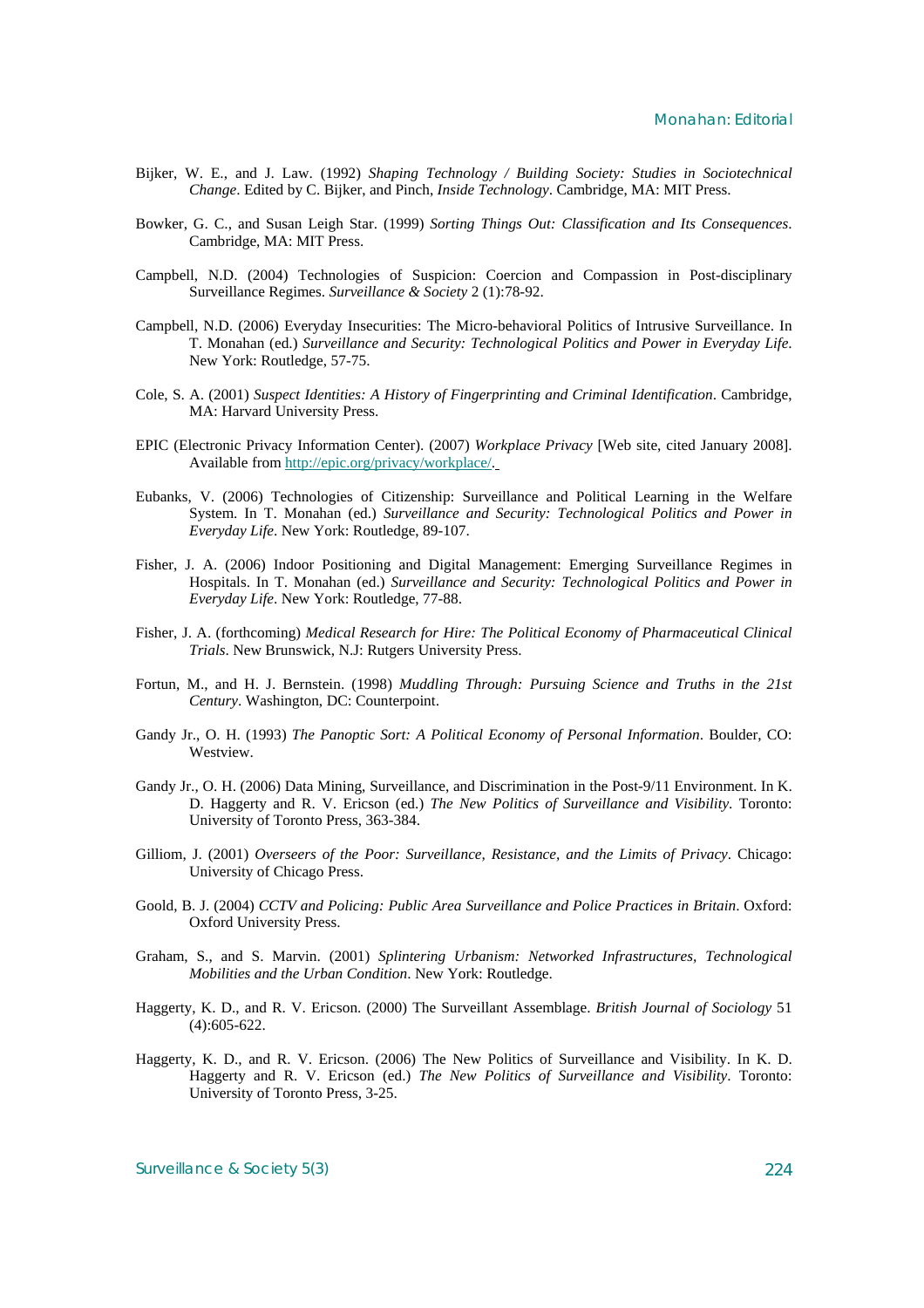- Harding, S. G. (1991) *Whose Science? Whose Knowledge?: Thinking from Women's Lives*. Ithaca, N.Y.: Cornell University Press.
- Hess, D. J. (1995) *Science & Technology in a Multicultural World: The Cultural Politics of Facts & Artifacts*. New York: Columbia University Press.
- Hess, D. J. (1997) *Science Studies: An Advanced Introduction*. New York: New York University Press.
- Hess, D. J. (2007) *Alternative Pathways in Science and Industry: Activism, Innovation, and the Environment in an Era of Globalization*. Cambridge, MA: MIT Press.
- Hubbard, R. (1988) Science, Facts, and Feminism. *Hypatia* 3 (1):5-17.
- Knorr-Cetina, K. D., and David Mulkay, ed. (1983) *Science Observed: Perspectives on the Social Studies of Science*. Beverly Hills: Sage.
- Koskela, H. (2000) 'The Gaze without Eyes': Video-surveillance and the Changing Nature of Urban Space. *Progress in Human Geography* 24 (2):243-265.
- Koskela, H. (2002) Video Surveillance, Gender, and the Safety of Public Urban Space: "Peeping Tom" goes High Tech? *Urban Geography* 23 (3):257-278.
- Koskela, H. (2004) Webcams, TV Shows and Mobile Phones: Empowering Exhibitionism. *Surveillance & Society* 2 (2/3):199-215.
- Kupchik, A., and T. Monahan. (2006) The New American School: Preparation for Post-Industrial Discipline. *British Journal of Sociology of Education* 27 (5):617-631.
- Latour, B., and Steve Woolgar. (1986) *Laboratory Life: The Construction of Scientific Facts*. Princeton, NJ: Princeton University Press.
- Lessig, L. (1999) *Code: And Other Laws of Cyberspace*. New York: Basic Books.
- Lyon, D. (2001) *Surveillance Society: Monitoring Everyday Life*. Buckingham, England: Open University Press.
- Lyon, D. (ed.) (2003) *Surveillance as Social Sorting: Privacy, Risk, and Digital Discrimination*. New York: Routledge.
- Lyon, D. (2006) Why Where You are Matters: Mundane Mobilities, Transparent Technologies, and Digital Discrimination. In T. Monahan (ed.) *Surveillance and Security: Technological Politics and Power in Everyday Life*. New York: Routledge, 209-224.
- Lyon, D. (2007) *Surveillance Studies: An Overview*. Cambridge: Polity Press.
- Marx, G. T. (2002) What's New About the "New Surveillance"? Classifying for Change and Continuity. *Surveillance & Society* 1 (1):9-29.
- Monahan, T. (2005) *Globalization, Technological Change, and Public Education*. New York: Routledge.
- Monahan, T. (2006a) Preface. In T. Monahan (ed.) *Surveillance and Security: Technological Politics and Power in Everyday Life*. New York: Routledge, ix-xi.
- Monahan, T. (2006b) Questioning Surveillance and Security. In T. Monahan (ed.) *Surveillance and Security: Technological Politics and Power in Everyday Life*. New York: Routledge, 1-23.